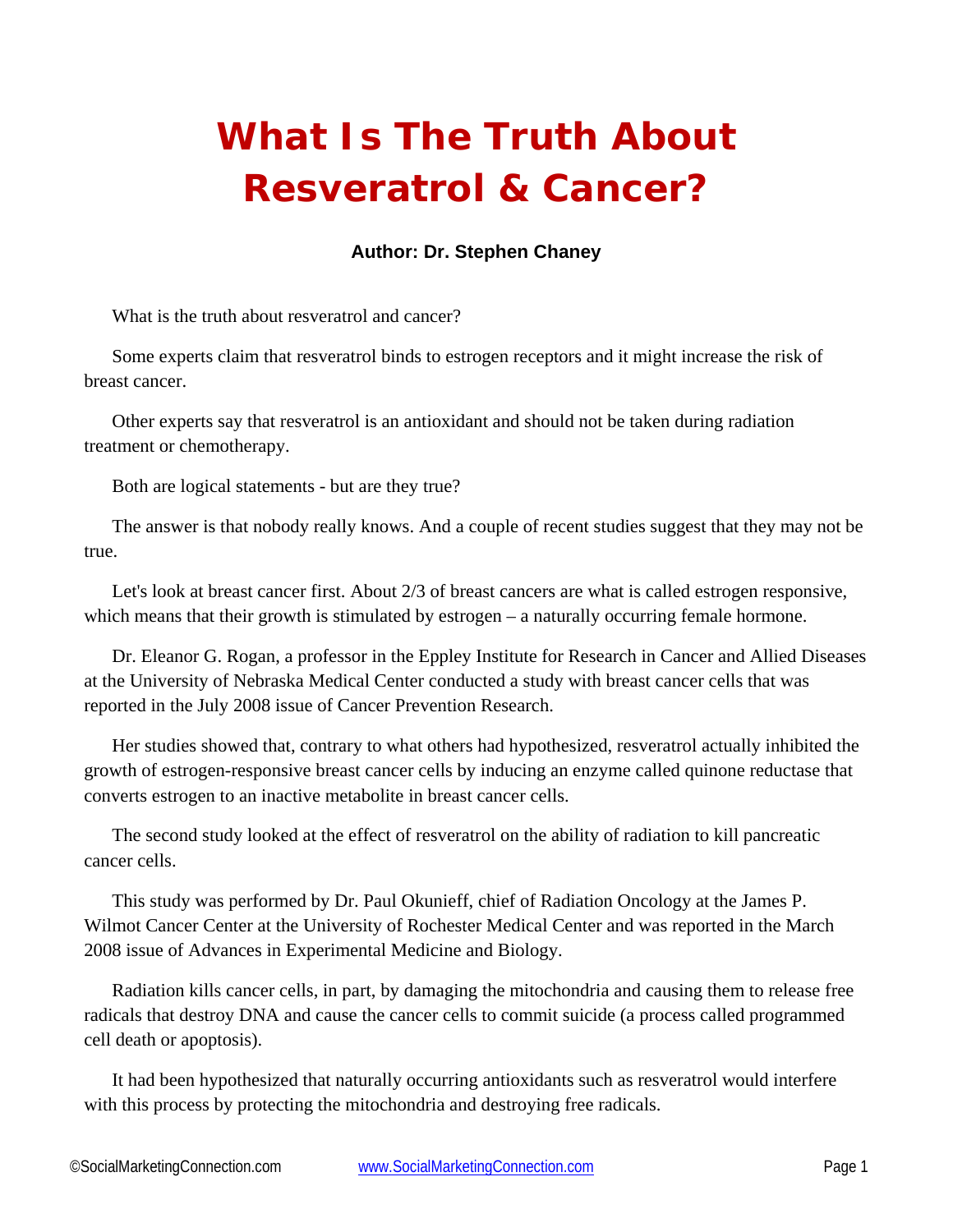And that's exactly what occurs with normal cells.

But when Dr. Okunieff and his colleagues tested pancreatic cancer cells they found that resveratrol actually had the opposite effect.

In the pancreatic cancer cells resveratrol actually damaged the mitochondria and increased free radical formation. The combination of resveratrol and radiation was actually much more effective at killing the cancer cells than radiation treatment alone.

Now I don't mean to suggest that you rush out and add resveratrol to your breast cancer or pancreatic cancer treatment regimen.

These are cell culture studies and need to be replicated in human clinical trials before we consider them for cancer treatment.

However, I do want to point out that the studies that have lead to media warnings that resveratrol might increase breast cancer risk or interfere with radiation treatment are also cell culture based.

Perhaps the bigger point here is that being an educated consumer is not an easy thing.

At some point you have to rely on "experts" to interpret the scientific literature for you. And far too often the "experts" select the literature to report to you based on their biases.

You've already heard from the anti-supplement experts warning that resveratrol might cause breast cancer or interfere with cancer treatment.

But I'd be willing to bet that there are probably unscrupulous supplement manufacturers who are touting their resveratrol products as cancer cures based on the types of studies I've shared with you today.

I can't help you sort out all of the half-truths in themedia, but I would advise you to try and consider the biases of your "sources" of information before accepting their pronouncements at face value.

*These statements have not been evaluated by the Food and Drug Administration. This information is not intended to diagnose, treat, cure or prevent any disease.*